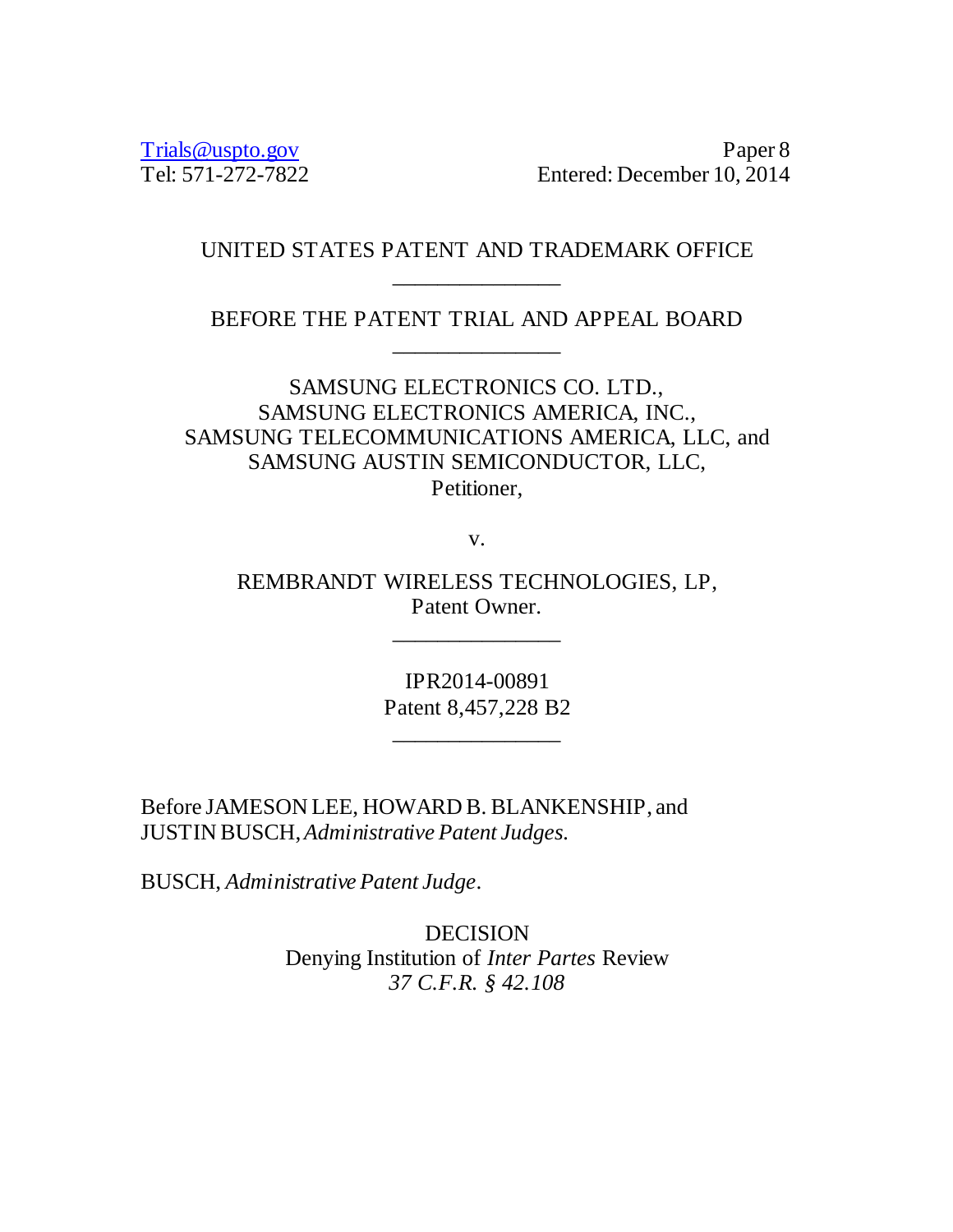#### I. INTRODUCTION

*A. Background*

Samsung Electronics Co., Ltd., Samsung Electronics America, Inc., Samsung Telecommunications America, LLC, and Samsung Austin Semiconductor, LLC (collectively, "Petitioner") filed a Petition requesting an *inter partes*review of claims 26–29, 31, 36–41, 43, and 47–52 (the "challenged claims") of U.S. Patent No. 8,457,228B2 (Ex. 1201, "the '228 patent") on June 4, 2014. Paper 2 ("Pet."). Rembrandt Wireless Technologies, LP ("Patent Owner") filed a Patent Owner Preliminary Response on September 18, 2014. Paper 6 ("Prelim. Resp."). We have jurisdiction under 35 U.S.C. § 314.

An *inter partes* review may be instituted only if "the information" presented in the petition . . . and any[ preliminary] response . . . shows that there is a reasonable likelihood that the petitioner would prevail with respect to at least 1 of the claims challenged in the petition." 35 U.S.C. § 314(a); *see* 37 C.F.R. §42.108(c). Upon consideration of the Petition and the Patent Owner Preliminary Response, we conclude Petitioner has not established a reasonable likelihood that it would prevail with respect to the challenged claims of the '228 patent and, accordingly, we do not institute an *inter partes* review.

#### *B. Related Proceedings*

Petitioner indicates that the '228 patent was asserted against Petitioner in *Rembrandt Wireless Technologies, LP v. Samsung Electronics*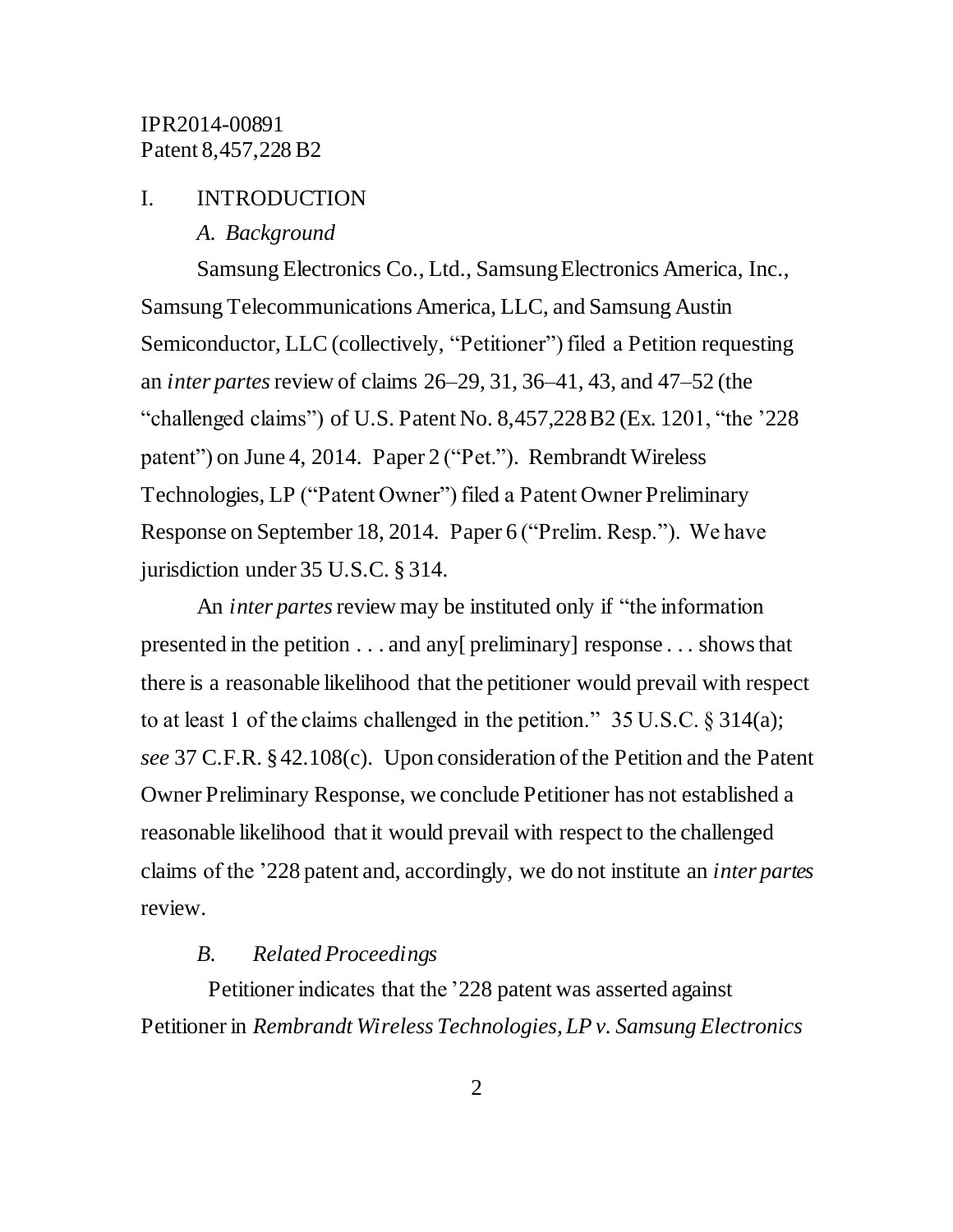*Co.*, No. 2:13-cv-00213 (E.D. Tex. 2013). Pet. 1. The same parties and patent are involved in *Samsung Electronics Co. v. Rembrandt Wireless Technologies, LP*, Case IPR2014-00889(filed June 4, 2014); *Samsung Electronics Co. v. Rembrandt Wireless Technologies, LP*, Case IPR2014- 00890 (filed June 4, 2014); *Samsung Electronics Co. v. Rembrandt Wireless Technologies, LP*, Case IPR2014-00892(filed June 4, 2014); *Samsung Electronics Co. v. Rembrandt Wireless Technologies, LP*, Case IPR2014- 00893 (filed June 4, 2014); and *Samsung Electronics Co. v. Rembrandt Wireless Technologies, LP*, Case IPR2014-00895 (filed June 4, 2014).

*C. The '228 Patent (Ex. 1201)*

The specification of the '228 patent describes "a data communications system in which a plurality of modulation methods are used to facilitate communication among a plurality of modem types." Ex. 1201, 1:23–25. The '228 patent explains that the invention addresses a problem that conventional modem pairs can communicate successfully only when the modems use compatible modulation methods. *Id.* at 1:29–32, 1:47–49.

Of the challenged claims, claim 26 is the only independent claim. Illustrative claim 26 is reproduced below:

26. A master communication device configured to communicate according to a master/slave relationship in which a slave communication from a slave device to the master communication device occurs in response to a master communication from the master communication device to the slave device, the master communication device comprising: a transceiver configured to transmit signals over a communications medium to a slave device using at least two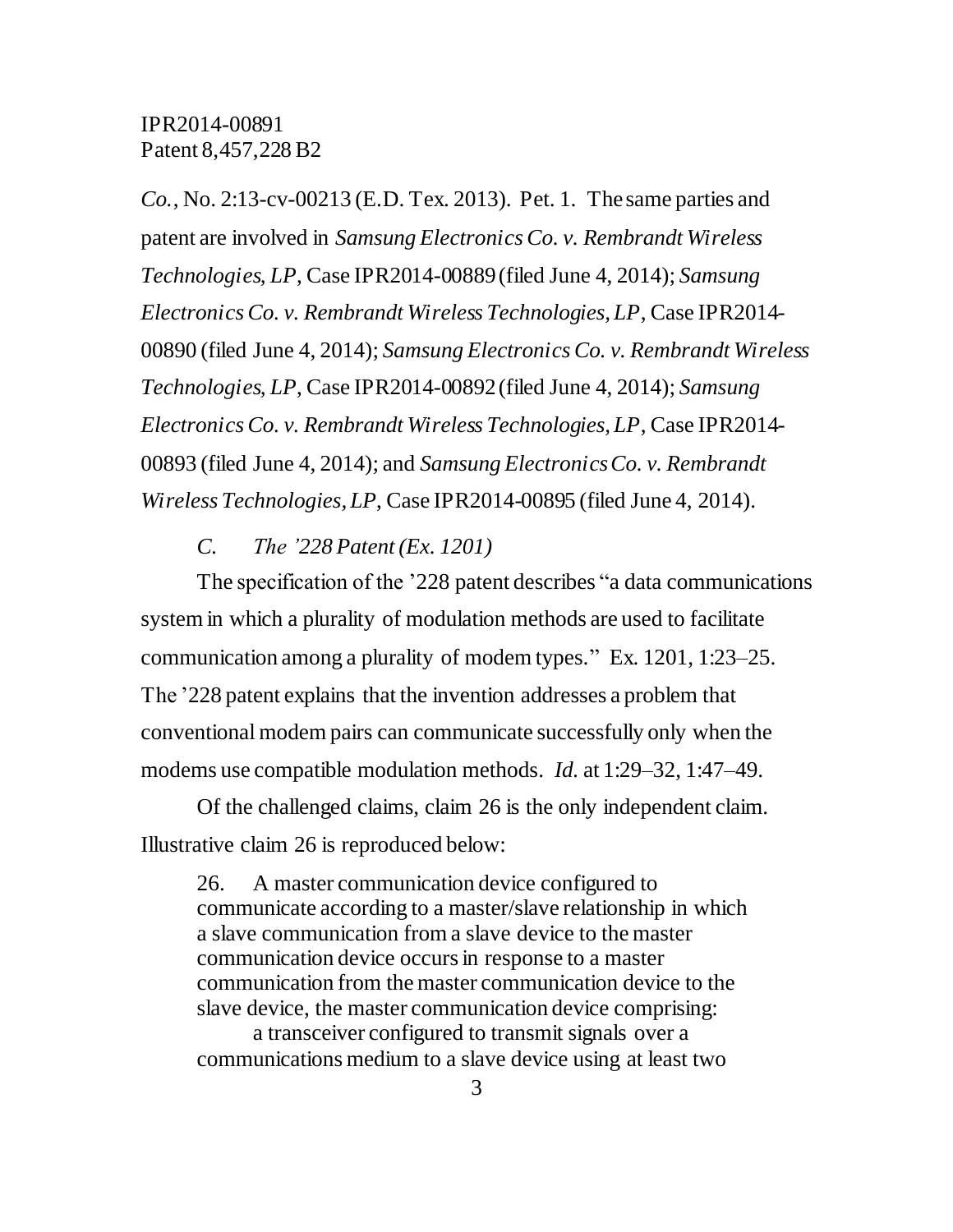different types of modulation methods and to receive one or more responses over the communication medium that comprise at least respective response data that is modulated according to one of the at least two different types of modulation methods, the at least two different types of modulation methods comprising a first modulation method and a second modulation method, wherein the transmitted signals comprise first transmitted signals and second transmitted signals, the first transmitted signals comprise at least two transmission sequences, the at least two transmission sequences include a first transmission sequence and a second transmission sequence, the transceiver is configured to transmit the first transmission sequence using the first modulation method, and the transceiver is configured to transmit the second transmission sequence using the second modulation method wherein:

the first transmission sequence includes information that is indicative of an impending change in modulation method from the first modulation method to the second modulation method,

the second transmission sequence includes a payload portion that is transmitted after the first transmission sequence,

the first transmitted signals include first address information that is indicative of the slave device being an intended destination of the payload portion,

the second transmitted signals comprise at least a third transmission sequence and a fourth transmission sequence,

the transceiver is configured to transmit the third transmission sequence using the first modulation method,

the transceiver is configured to transmit the fourth transmission sequence using the first modulation method,

the third transmission sequence includes information indicative that the fourth transmission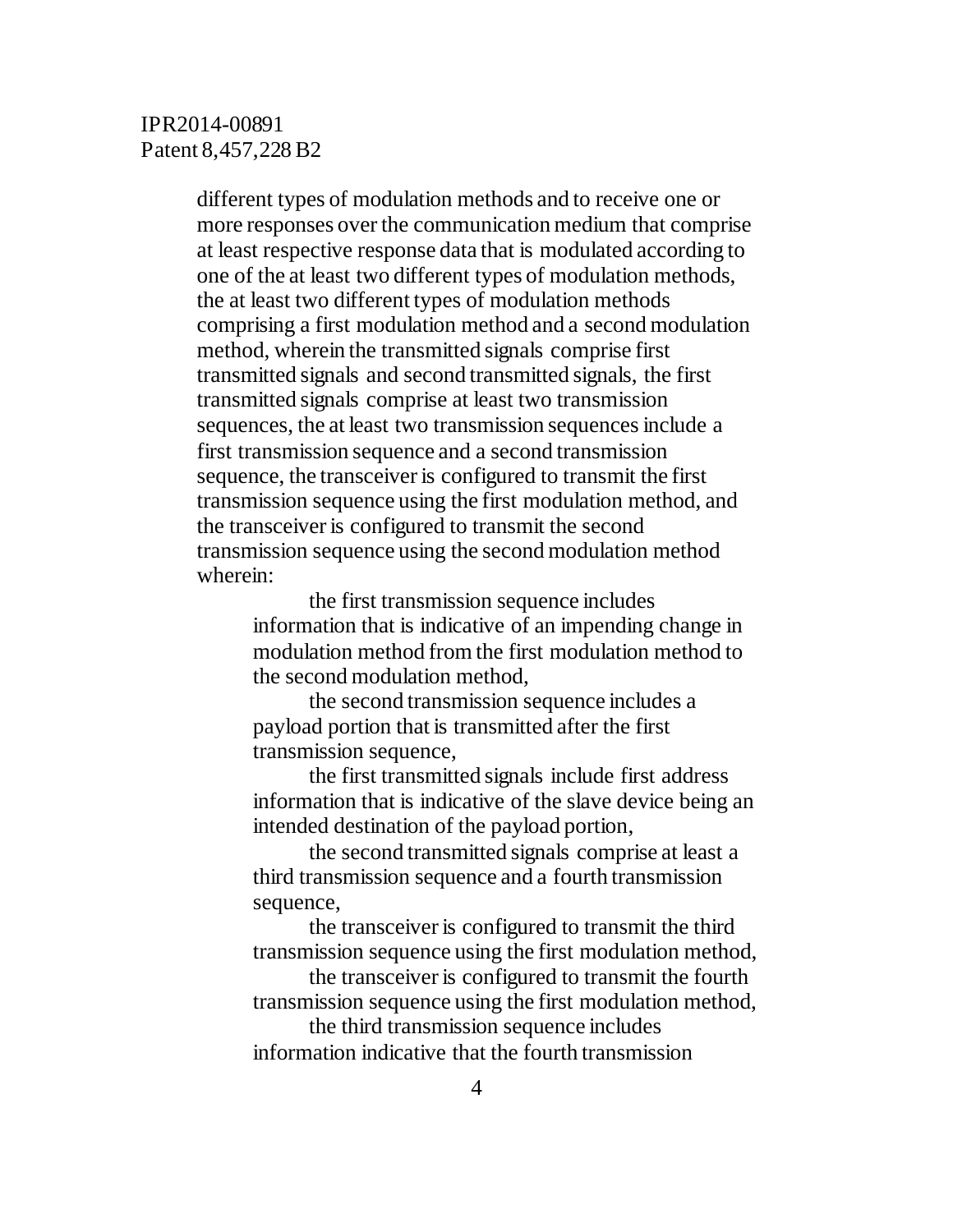l

sequence will be transmitted using the first modulation method,

the fourth transmission sequence includes a second payload portion that is transmitted after the third transmission sequence, and

the second transmitted signals include second addressinformation that is indicative of a specified slave device being an intended destination of the second payload portion.

#### *D. Asserted Grounds of Unpatentability*

Petitioner asserts the following grounds of unpatentability:

| Evidence                                | <b>Basis</b> | <b>Challenged Claims</b>               |
|-----------------------------------------|--------------|----------------------------------------|
| Draft Standard <sup>1</sup>             | \$102(b)     | $26-29$ , $37-41$ , $43$ , and $47-52$ |
| <b>Draft Standard</b>                   | \$103(a)     | $26-29$ , $37-41$ , $43$ , and $47-52$ |
| Draft Standard<br>and Boer <sup>2</sup> | \$103(a)     | $26-29$ , 36-41, 43, and 47-52         |
| Draft Standard<br>and $APA^3$           | \$103(a)     | 29, 31, 36, and 51                     |
| Draft Standard,<br>Boer, and APA        | \$103(a)     | 29, 31, 36, and 51                     |

<sup>1</sup> IEEE, DRAFT STANDARD FOR WIRELESS LAN, MEDIUM ACCESS CONTROL (MAC) AND PHYSICAL LAYER (PHY) SPECIFICATION, P802.11D4.0(1996) (Ex. 1204) ("Draft Standard").

<sup>2</sup> U.S. Patent No. 5,706,428 (filed Mar. 14, 1996, issued Jan. 6, 1998) (Ex. 1206) ("Boer").

 $3$  Petitioner alleges that the '228 patent's descriptions of training signals are admitted prior art. Pet. 56–57 (citing Ex. 1201, 4:5–27) ("APA").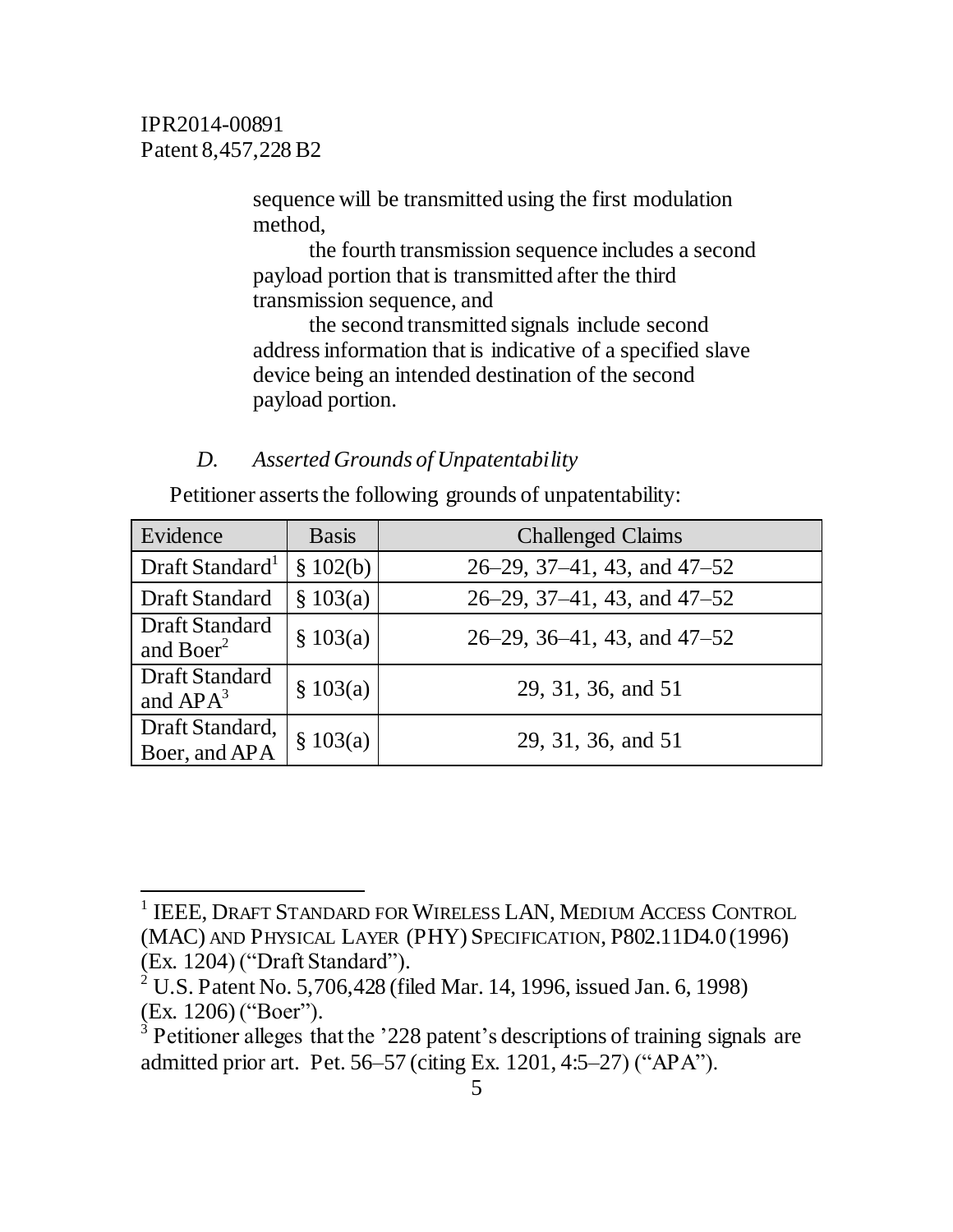#### II. ANALYSIS

l

#### *A. Claim Construction*

Petitioner and Patent Owner each propose a construction of "first modulation method" and "second modulation method." We, however, do not construe any term because no term needs to be construed for purposes of this Decision.

## *B. Asserted Anticipation and Obviousness Grounds Based on Draft Standard*

The dispositive issue in this proceeding is whether Draft Standard, on which all of Petitioner's asserted grounds of unpatentability rely, is a printed publication.

## *1. Overview of Draft Standard (Ex. 1204)*

Draft Standard is an unapproved draft of a standard proposed by the Institute of Electrical and Electronics Engineers ("IEEE"). Ex. 1204, i.<sup>4</sup> The purpose of the proposed standard was "[t]o provide wireless connectivity to automatic machinery, equipment[,] or [] stations that require rapid deployment, which may be portable, or hand-held or which may be mounted on moving vehicles within a local area" and "[t]o offer a standard for use by regulatory bodies to standardize access to one or more frequency bands for the purpose of local area communication." *Id.* at 1.

<sup>&</sup>lt;sup>4</sup> In this Decision, we refer to the original pagination of Draft Standard rather than the Exhibit page numbers.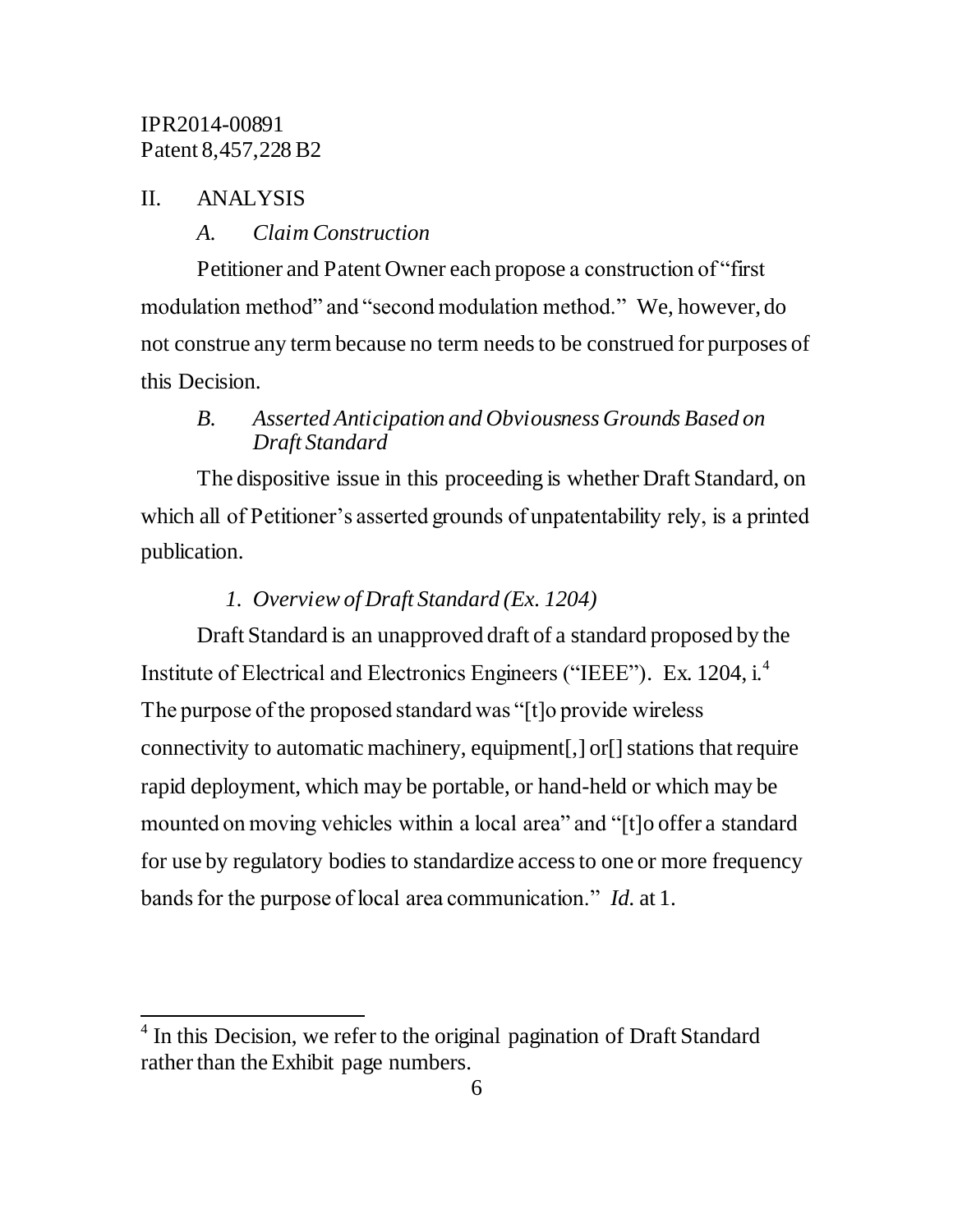#### *2. Declaration of Robert O'Hara (Ex. 1225)*

Mr. Robert O'Hara was an editor of the IEEE 802.11-1997 standard. Ex. 1225  $\P$  1; Ex. 1204, iii. Mr. O'Hara states that drafts of the 802.11-1997 standard, including Draft Standard, were available to members of the 802.11 Working Group for download from the 802.11 Working Group's server. Ex. 1225 ¶ 9. According to Mr. O'Hara, announcements were sent to the Working Group's e-mail list when drafts became available, and a person could be added to the Working Group's e-mail list by providing an e-mail address to the chair of the Working Group. *Id.* ¶¶ 9–10. Mr. O'Hara states that there "were no restrictions on who could attend the 802.11 Working Group's meetings [or] on who could provide an e-mail address" and that, according to his recollection, anyone who made a request to be added to the e-mail list would be added. *Id.* ¶ 10.

Mr. O'Hara states the copies of the drafts of the 802.11 standard available on the Working Group's servers were password-protected files, and that the members of the e-mail list were provided with passwords to access the documents, either as part of an announcement of a new draft or via "another way." *Id.* ¶ 11. According to Mr. O'Hara, the passwords were intended to limit distribution to "interested individuals, as opposed to the entire [I]nternet." *Id.* Mr. O'Hara also states that attending an 802.11 Working Group meeting or asking for access prior to a meeting demonstrated sufficient interest such that that person would receive the password necessary to access the drafts on the Working Group's server. *Id.*

7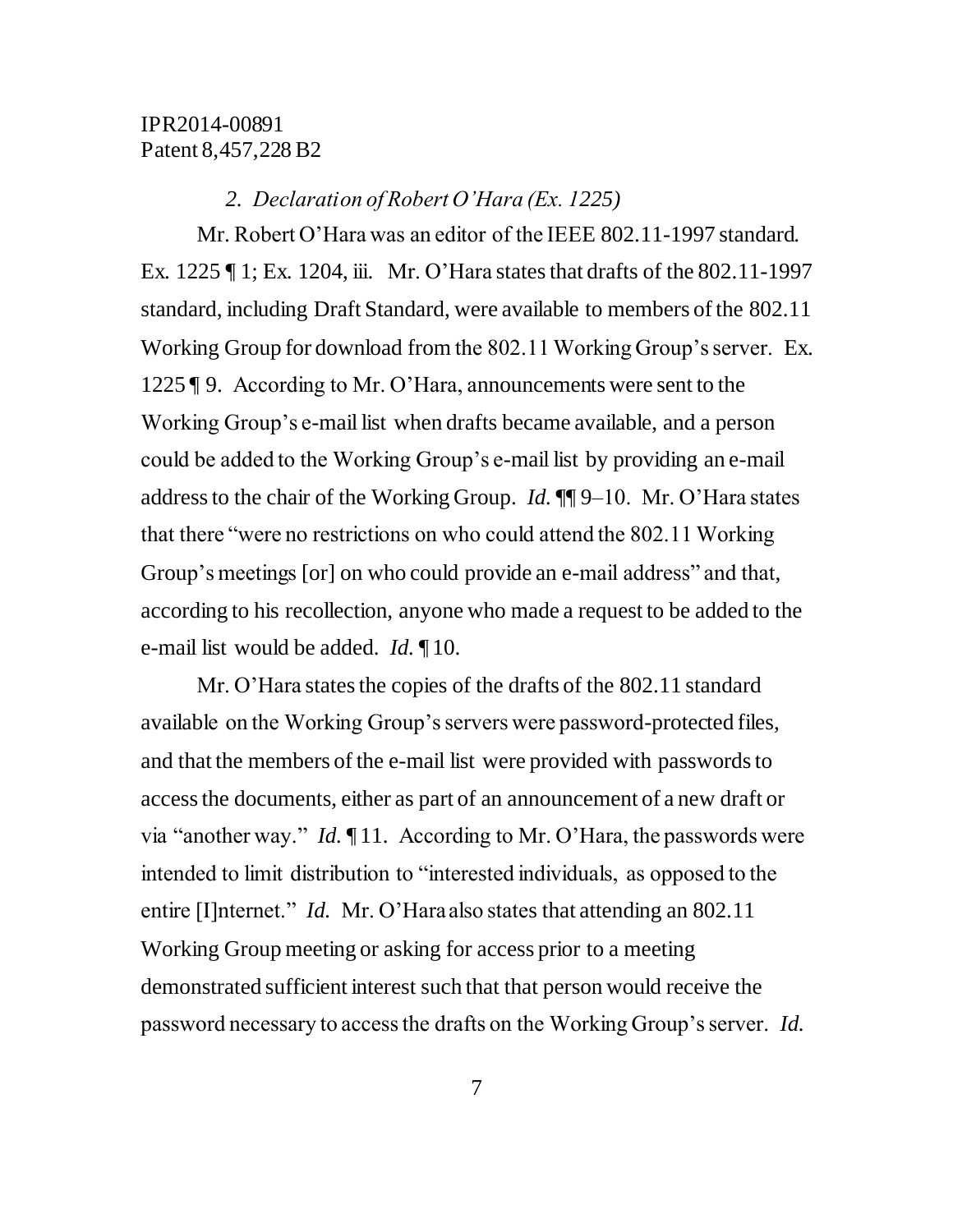Further, according to Mr. O'Hara, each of the 802.11 standard drafts, including Draft Standard, would have been discussed at the Working Group meetings and made available to all attendees. *Id.* ¶ 12. Mr. O'Hara also states the meetings were not limited to IEEE members but were open to the general public. *Id.*

#### *3. Analysis of Whether Draft Standard Is a Printed Publication*

We look to the underlying facts and circumstances surrounding the disclosure of a document to members of the public in order to make a legal determination as to whether a document is a printed publication. *Suffolk Techs., LLC v. AOL Inc.*, 752 F.3d 1358, 1364 (Fed. Cir. 2014); *SRI Int'l, Inc. v. Internet Sec. Sys., Inc.*, 511 F.3d 1186, 1192 (Fed. Cir. 2008); *In re Klopfenstein*, 380 F.3d 1345, 1350 (Fed. Cir. 2004). Public accessibility is a key question in determining whether a document is a printed publication and is determined on a case-by-case basis. *Suffolk Techs.*, 752 F.3d at 1364. To qualify as a printed publication, a document "must have been sufficiently accessible to the public interested in the art." *In re Lister*, 583 F.3d 1307, 1311 (Fed. Cir. 2009).

The O'Hara Declaration is the only extrinsic evidence that Petitioner submits in support of its position that Draft Standard is a printed publication. *See* Pet. 16–17. Petitioner asserts that Draft Standard "was completed on May 20, 1996, and was available to *anyone who wanted to view it* on May 23, 1996." Pet. 16 (citing Ex. 1225 ¶¶ 4, 5, 10, 12) (emphasis added). Petitioner argues that this availability resulted in a publication date of May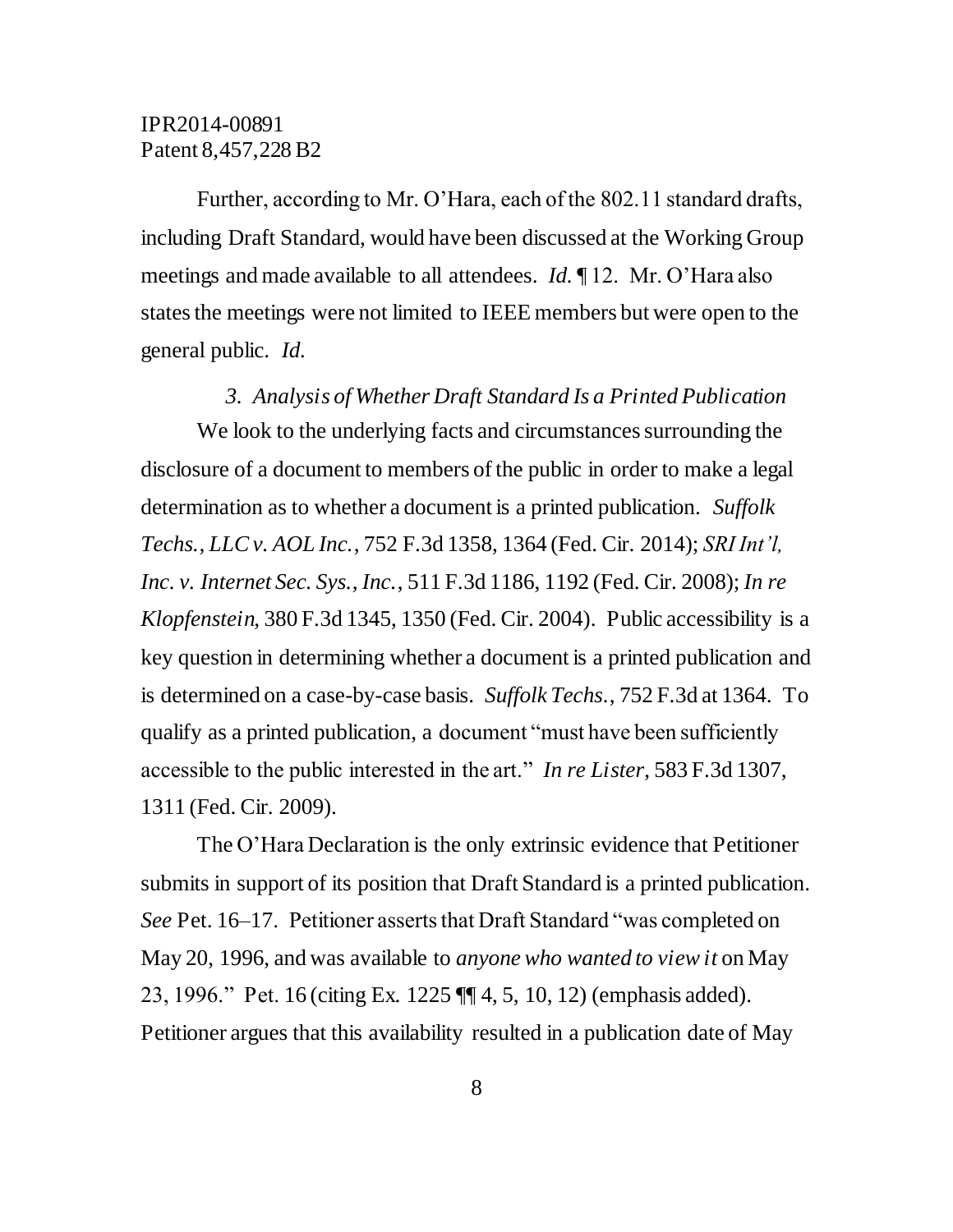23, 1996. *Id.* Petitioner also argues Draft Standard "was available to any interested parties" no later than July 8, 1996, because it "was available to all members of the 802.11 Working Group's email list" and discussed and distributed at an 802.11 Working Group meeting held July 8–12, 1996. *Id.* at 17. Thus, Petitioner concludes that this alleged distribution and availability to any interested parties by July 8, 1996, renders Draft Standard a "printed publication" under 35 U.S.C. §102(b). *Id.*

Notably absent, however, from the Petition and the O'Hara Declaration are any assertions or evidence in support of the availability of Draft Standard to the public interested in the art. We do not find sufficient argument or evidence to indicate that the July 8–12 meeting of the 802.11 Working Group (or any other 802.11 Working Group meeting) was advertised or otherwise announced to the public. Nor do we find sufficient argument or evidence that any individual who was interested in the art would have known about Draft Standard such that he or she would have known to request a copy or ask to be added to an email list for access to Draft Standard.

"A given reference is 'publicly accessible' upon a satisfactory showing that such document has been disseminated or otherwise made available to the extent that persons interested and ordinarily skilled in the subject matter or art exercising reasonable diligence, can locate it." *SRI Int'l*, 511 F.3d at 1194 (quoting *Bruckelmyer v. Ground Heaters, Inc.*, 445 F.3d 1374, 1378 (Fed. Cir. 2006)). Although Mr. O'Hara declares that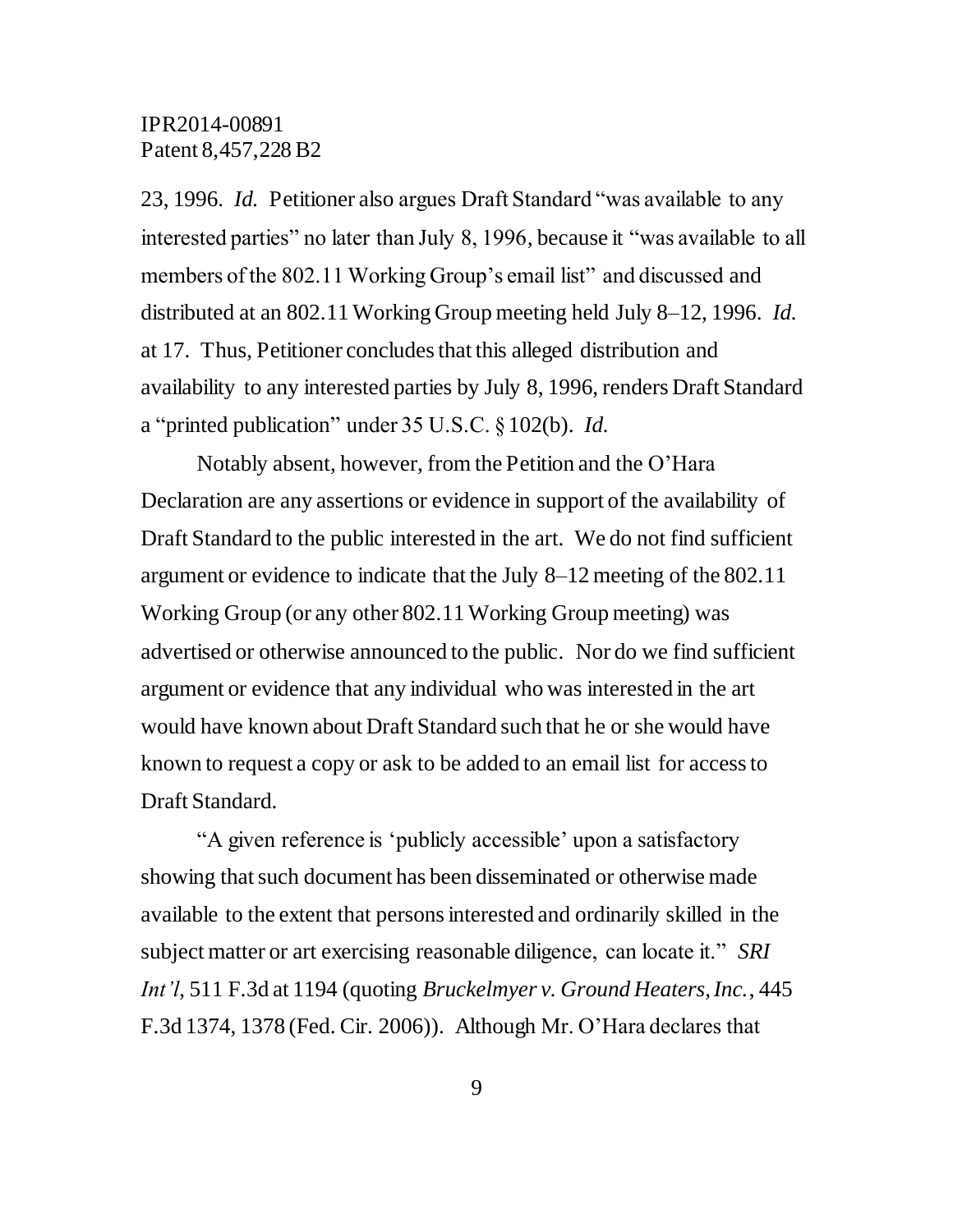"[t]here were no restrictions on who could attend the 802.11 Working Group's meetings" (Ex. 1225 | 10) and that the meetings "were open to the general public" (*id.* ¶ 12), Petitioner has not presented persuasive argument or evidence regarding how members of the potentially interested public would have been made aware of these meetings. Similarly, although Mr. O'Hara declares that an individual could provide the chair with an email address to be added to the Working Group's e-mail list (*id.* ¶ 10), the Petition has not established how an individual would have known to attend a meeting or contact the chair in order to be added to the e-mail list.

Based on the evidence before us, we find that the purpose of the 802.11 Working Group's storage of drafts of the standard on a server is similar to the placement of a file on an "FTP server solely to facilitate peer review in preparation for later publication," which the U.S. Court of Appeals for the Federal Circuit found weighed against public accessibility of the file. *SRI Int'l*, 511 F.3d at 1197. In *SRI*, even though the "paper was 'posted' on an open FTP server and might have been available to anyone with FTP know-how and knowledge of the" subdirectory in which it resided, the Federal Circuit found the fact that the paper was not publicized suggested an absence of public availability. *Id.* In this case, the submitted evidence does not show that the 802.11 Working Group'sserver was an open server and, to the extent that it was, the evidence shows that the documents were password protected. Ex. 1225 ¶ 11.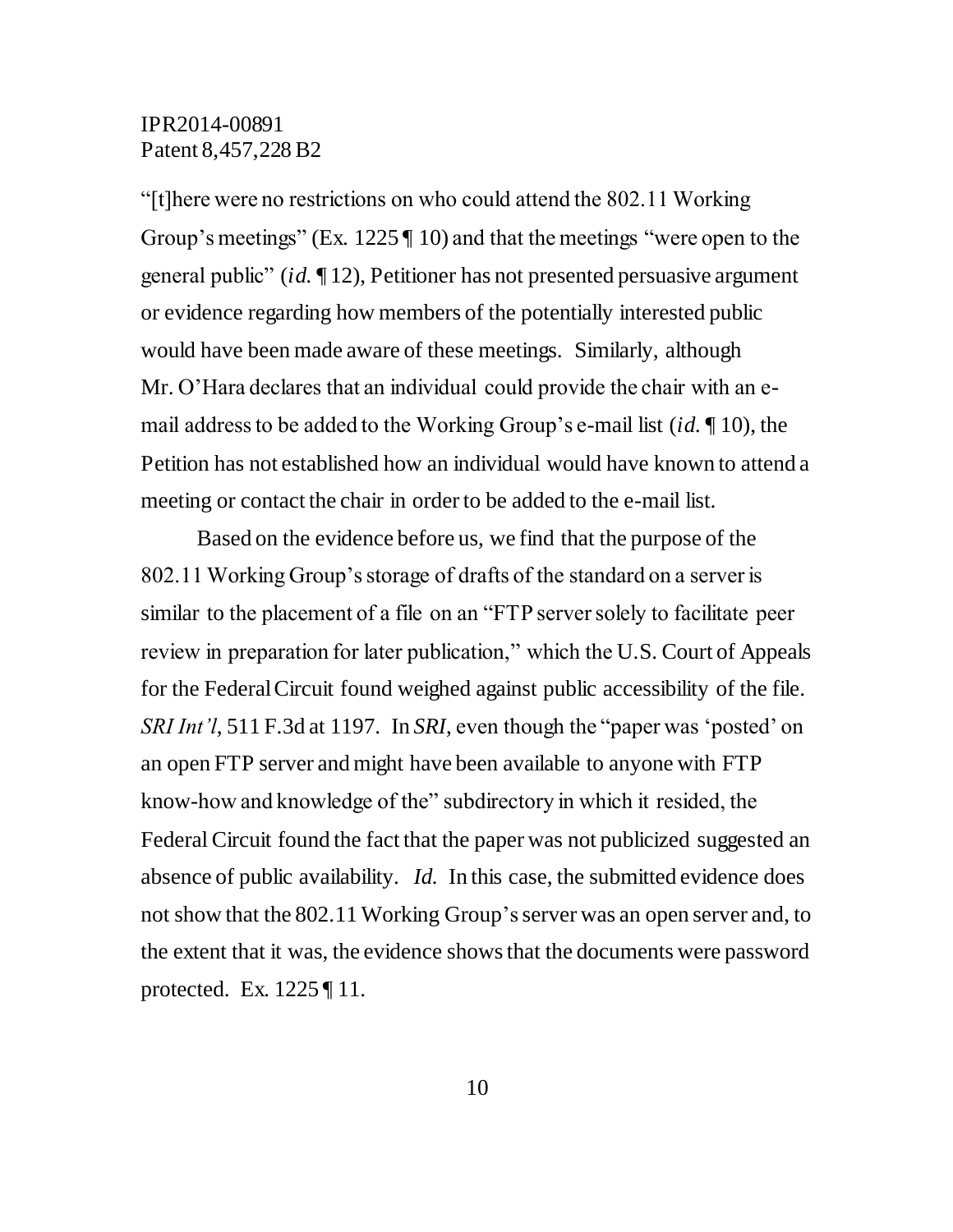Moreover, notwithstanding Mr. O'Hara's statement that passwords were distributed to the 802.11 Working Group e-mail list (*id.*), the fact that an interested individual needed to contact IEEE in order to obtain a password or other means of accessing Draft Standard (and needed to know who to contact in the first place) weighs against public accessibility. *Cf. Kyocera Wireless Corp. v. Int'l Trade Comm'n*, 545 F.3d 1340, 1351 (Fed. Cir. 2008) (finding facts weighed towards public accessibility because "[t]he specifications themselves were visible to any member of the interested public without requesting them from an ETSI member"). Mr. O'Hara states that the drafts of the 802.11 standards, including Draft Standard, were (and still are) protected by passwords in order to limit distribution to "interested individuals, as opposed to the entire [I]nternet." Ex. 1225 ¶ 11*.* However, as previously discussed, the record does not contain persuasive evidence showing how an individual outside the 802.11 Working Group would have known of the existence of Draft Standard, the 802.11 Working Group meetings, or the 802.11 Working Group itself. Therefore, we are not persuaded that such an individual, exercising reasonable diligence, would be able to change one's status from an anonymous member of "the entire [I]nternet" to an "interested individual." Moreover, the Working Group created Draft Standard. *See* Ex. 1023 ¶ 2. Provision of a document to coauthors of the document does not constitute dissemination, or availability, of the document to the public.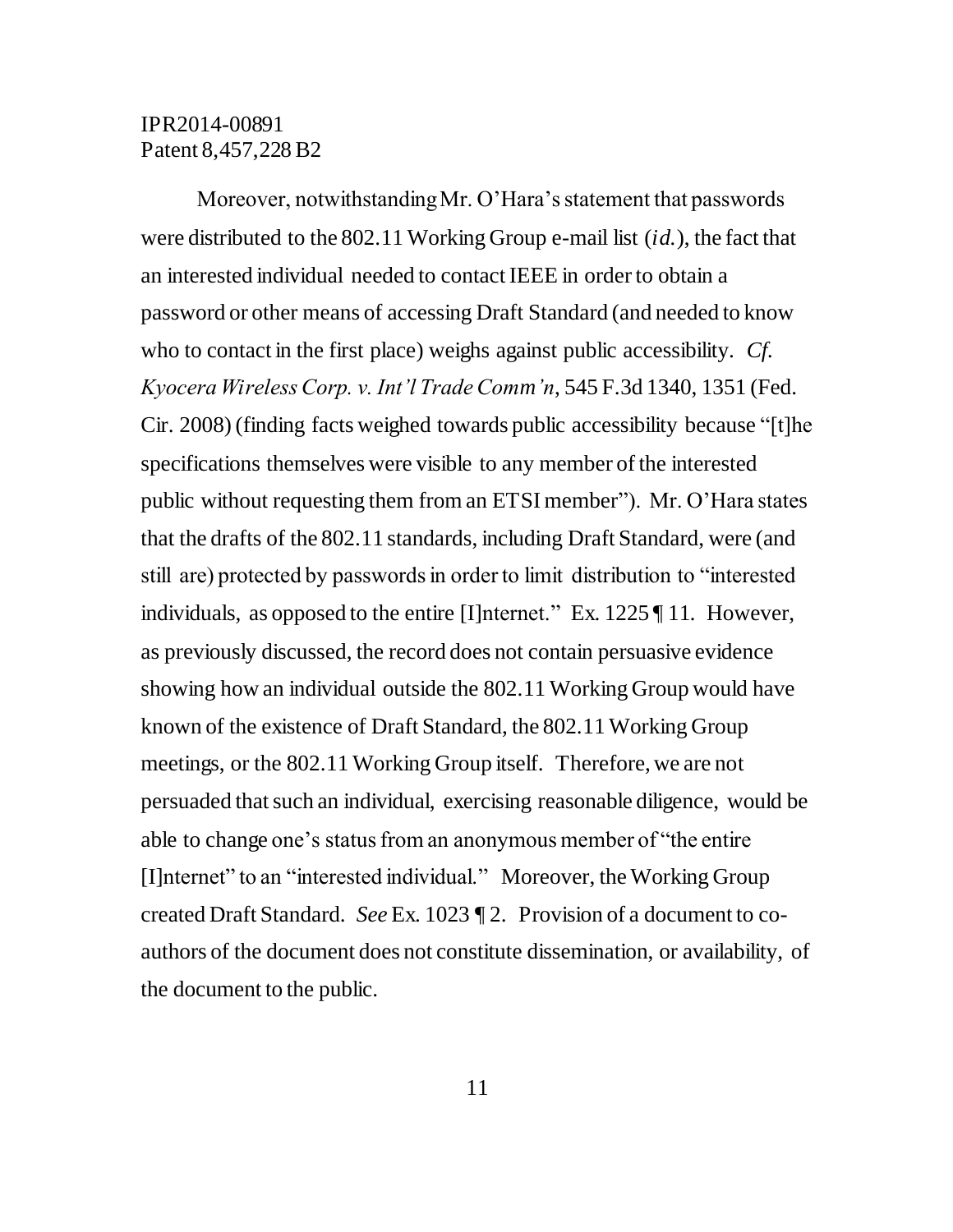Therefore, based on the evidence Petitioner provided, we conclude Petitioner has not made a sufficient showing that Draft Standard was a printed publication as of July 1996 or earlier, as alleged, i.e., that Draft Standard was available as of July 1996 or earlier to an ordinarily skilled individual, exercising reasonable diligence, who might have been interested in the subject matter of Draft Standard.

# *4. Analysis of Asserted Anticipation and Obviousness Grounds Based on Draft Standard*

We do not determine whether Draft Standard anticipates or renders obvious any of the challenged claims in this case because, as discussed above, Petitioner has not made a sufficient showing that Draft Standard may be relied upon as prior art to demonstrate a reasonable likelihood that Petitioner would prevail in demonstrating the unpatentability of the challenged claims.

#### III. CONCLUSION

For the foregoing reasons, we determine that Petitioner has not shown a reasonable likelihood that it would prevail in demonstrating that: (1) claims 26–29, 37–41, 43, and 47–52 of the '228 patent are unpatentable as anticipated or obvious in view of Draft Standard; (2) claims 26–29, 36– 41, 43, and 47–52 of the '228 patent are unpatentable as obvious in view of Draft Standard and Boer; (3) claims 29, 31, 36, and 51 of the '228 patent are unpatentable as obvious in view of Draft Standard and APA; or (4) claims